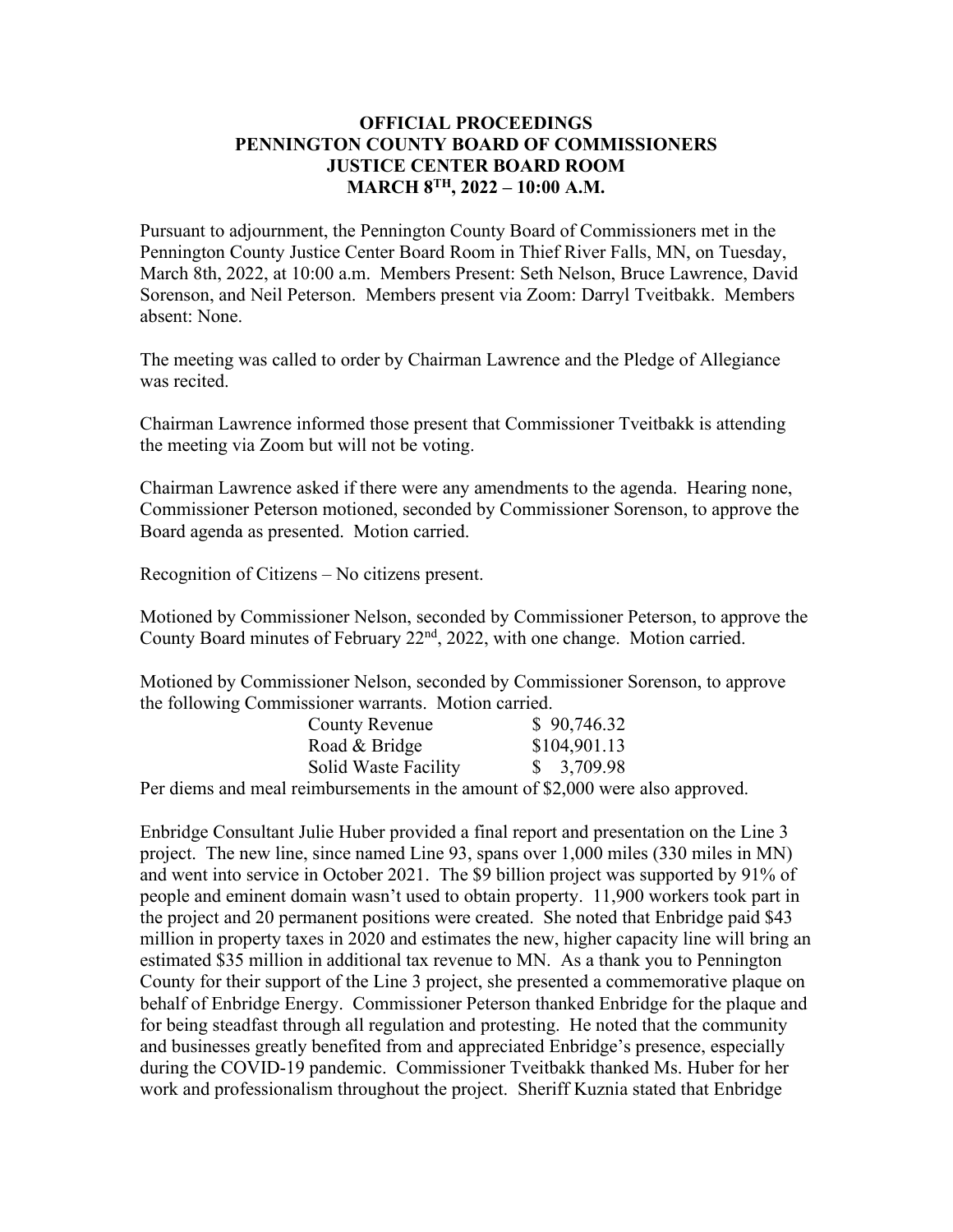staff commented to his deputies that they felt very supported by the community and appreciated that. Engineer Flaagan noted that Enbridge staff were great to work with and were respectful to his employees and greatly supported the local economy. Ms. Huber wished to thank the local businesses for their extended support to the Enbridge workers, they often went above and beyond to accommodate Enbridge's schedules. The Board thanked Ms. Huber for her report, presentation, and the plaque received from Enbridge.

County Engineer Mike Flaagan discussed the Title VI Non-Discrimination Plan presented at the last Board meeting, noting that adoption of the plan is required to be a federal aid recipient. Hearing no questions or comments, Commissioner Peterson motioned, seconded by Commissioner Sorenson, to approve the Title VI Non-Discrimination plan as written. Motion carried.

Engineer Flaagan presented the following quotes received for annual county-wide road striping:

| <b>Traffic Marking Services</b> | \$56,598.65 |
|---------------------------------|-------------|
| Northstar Safety Inc.           | \$79,658.60 |
| <b>AAA Striping Service</b>     | \$55,969.03 |

Motioned by Commissioner Nelson, seconded by Commissioner Sorenson, to accept the quotes received and approve the bid of AAA Striping Service in the amount of \$55,969.03 for county-wide road striping as the lowest and best bid received. Motion carried.

Motioned by Commissioner Peterson, seconded by Commissioner Nelson, to accept and approve the bid for culvert supplies as submitted by True North Steel. Discussion followed with Mr. Flaagan noting that the bid featured a small increase from 2021. Hearing no further discussion, the motion was carried.

Two fuel bids were received with Northdale Oil bidding \$.15 below the posted price for #1, #2 and gas. Farmers Union Oil bid \$.15 below the posted price for #1, #2, and premium with diesel additive, and \$.12 below the posted price for gasohol. Motioned by Commissioner Peterson, seconded by Commissioner Nelson, to accept both fuel bids as received and authorize the use of both vendors for 2022. Motion carried.

Motioned by Commissioner Peterson, seconded by Commissioner Sorenson, to accept the following equipment rental bidders and authorize the Engineer to select from these bids for 2022. Motion carried.

Dyrdahl Construction Inc. Anderson Services Triple D Construction Olson (Jeff) Construction Nelson Excavating Beito Repair Lunkes, Inc. **Hruby Road Service** Kotrba Ditching, Inc. Weleski Excavating, LLC Olson (Steve) Construction TRF Inc. Wright Construction Danni Jarshaw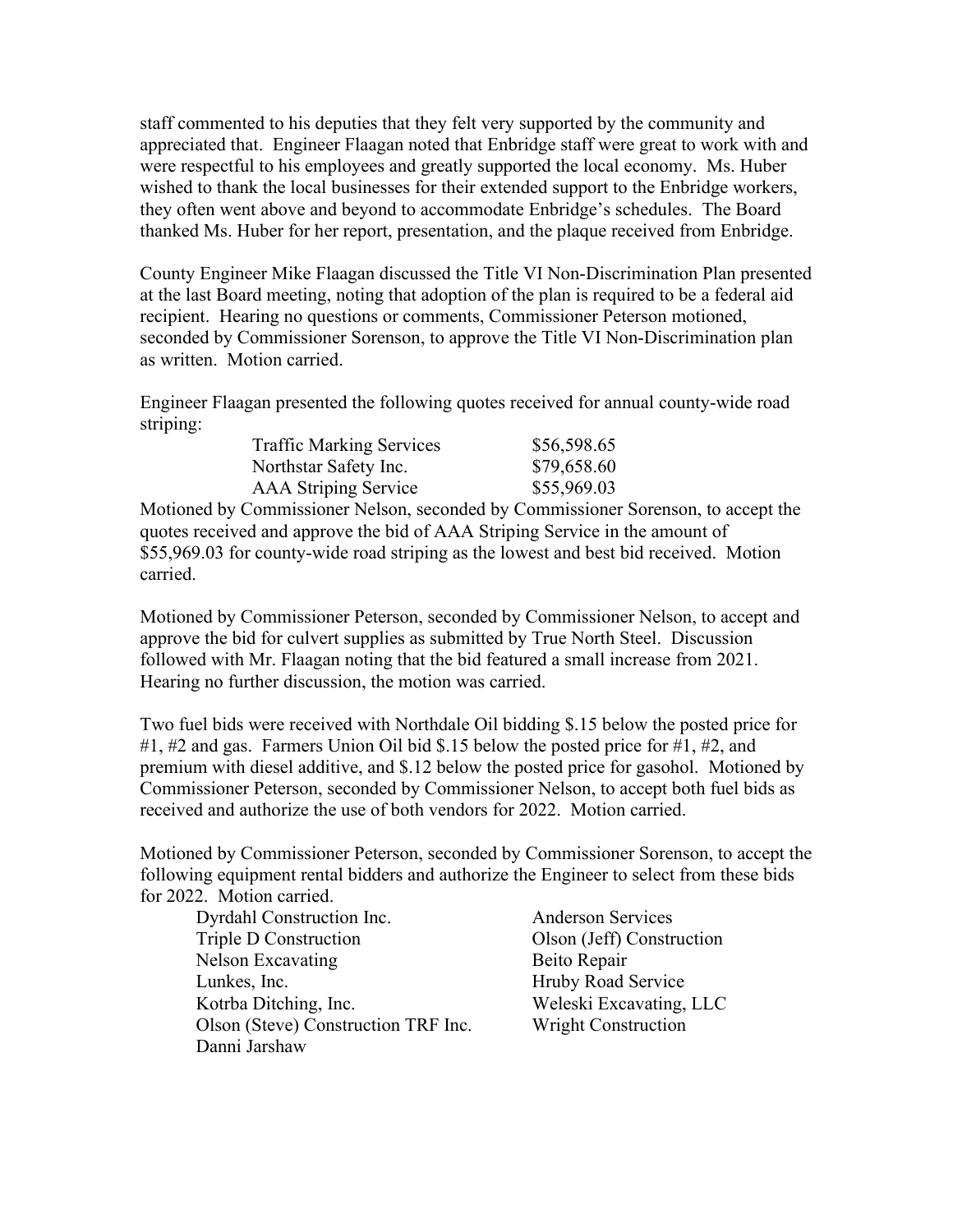Commissioner Lawrence noted that members of the public have commented to him that the Highway Department has done a good job with snow removal this winter and his staff should be complimented. Mr. Flaagan was glad to hear that and said they are still working on a few trouble spots. He noted that the warmer temperatures and sun are warming up the tar roads and that will cause blowing snow to stick, resulting in icy conditions, so drivers should remain cautious.

NW MN Juvenile Center Superintendent Mindy O'Brien presented an update to the Board. In 2021 the Center served 22 kids from Pennington County and had a total intake of 501 kids. She discussed their programming and noted that new outdoor areas were created with CARES funding received. Grants have also been received to offer recreational activities such as painting, sewing, etc., with some of these activities resulting in school credits for kids. They now provide their own food service to the kids and are focusing on bringing activities to the kids while they are in their care. Chairman Lawrence commented that the facility tour last fall was educational and eye-opening for the Board. Sheriff Kuznia said working with the Center has been great, noting it's a great place to bring kids that need their care. The Board thanked Ms. O'Brien for her report.

Sheriff Kuznia presented the following LEC items:

A quote from Stone's Mobile Radio for a new squad radio in the amount of \$8,909.25, two handheld deputy radios in the amount of \$10,944.18, and three handheld radios for the jail in the amount of \$7,989.45. All quoted items are budgeted for 2022. Motioned by Commissioner Nelson, seconded by Commissioner Sorenson, to approve the quote by Stone's Mobile Radio for the new radios as detailed above. Motion carried.

Sheriff Kuznia said that a Special Response team is being formed by the Thief River Falls Police Department and Pennington County. Quotes have been received for purchase of rifle and scope for the team – a Savage .308 from Hunters Outlet in the amount of \$759.99, and a scope from Nightforce Optics, Inc. in the amount of \$1,061.00. The Sheriff noted that a staff member from each of the County and City will be trained to use the specialized weapon. Mr. Kuznia noted that the budget allows for the rotation of weapons and this purchase is within the 2022 budget.

Motioned by Commissioner Peterson, seconded by Commissioner Sorenson, to approve the quote and purchase of a Savage .308 rifle from Hunters Outlet in the amount of \$759.99 for use by the Special Response team as discussed. Motion carried.

Motioned by Commissioner Nelson, seconded by Commissioner Sorenson, to approve the quote and purchase of a rifle scope from Nightforce Optics, Inc. in the amount of \$1,601.00 for use by the Special Response team as discussed. Motion carried.

County Auditor-Treasurer Items: None.

County Coordinator Items: None.